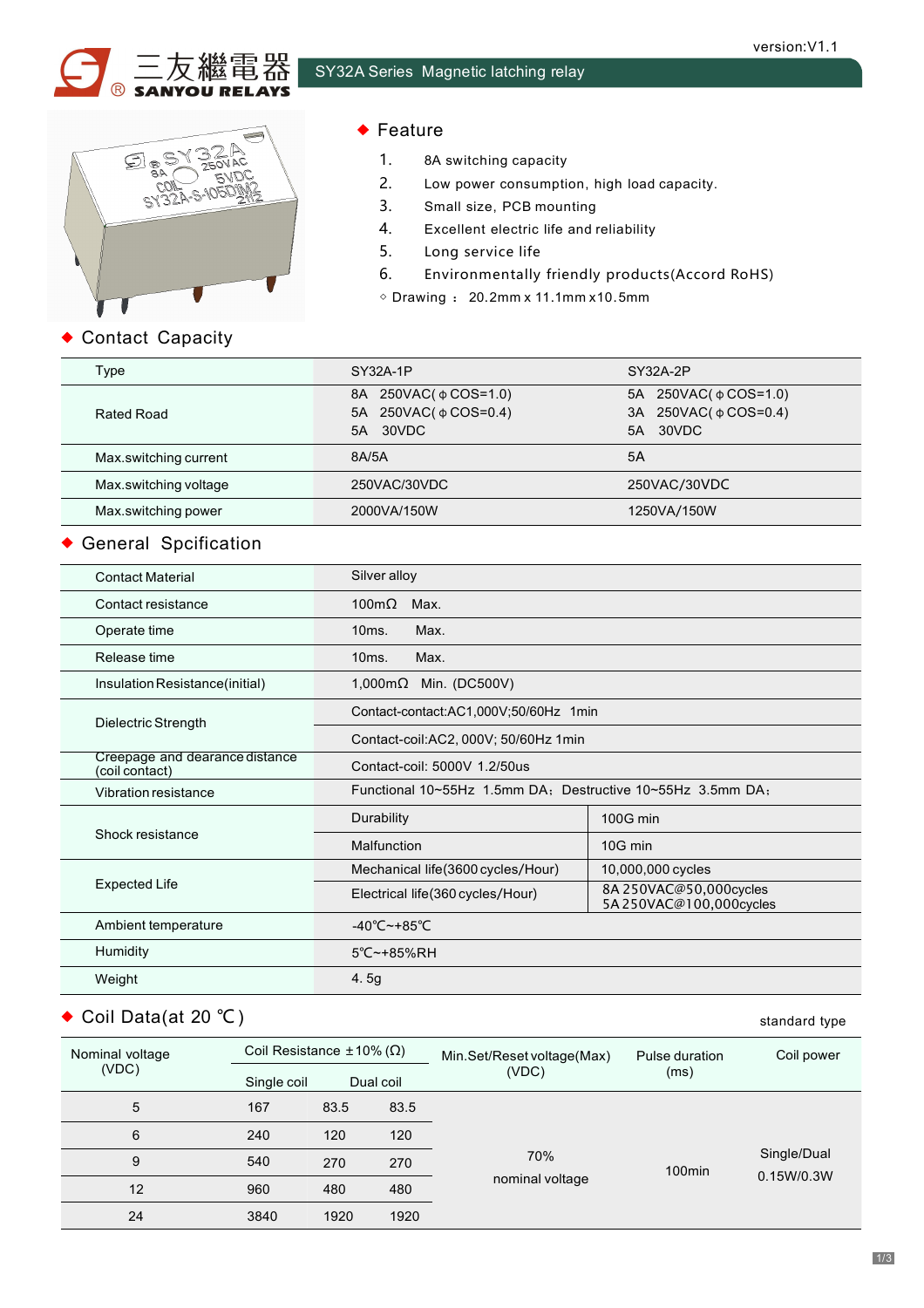## Ordering information

| SY32A | $-S$ | -1 | 12 | D | 1M |                                             |
|-------|------|----|----|---|----|---------------------------------------------|
|       |      |    |    |   |    | Coil sort: 1-Single coil, 2-Dual coil.      |
|       |      |    |    |   |    | Contact arrangement:                        |
|       |      |    |    |   |    | $1M = 1$ Form A                             |
|       |      |    |    |   |    | $2M = 2$ Form A                             |
|       |      |    |    |   |    | $1MD = 1$ Form A + 1 Form B                 |
|       |      |    |    |   |    | Coil type: D-standard type                  |
|       |      |    |    |   |    | Rated coil voltage(VDC): 05, 06, 09, 12, 24 |
|       |      |    |    |   |    | Number of contact: 1-1P; 2-2P               |
|       |      |    |    |   |    | Seal type:S-Flux proofed                    |
|       |      |    |    |   |    | Type: SY32A                                 |

#### Outline demension(Unit: mm) ٠

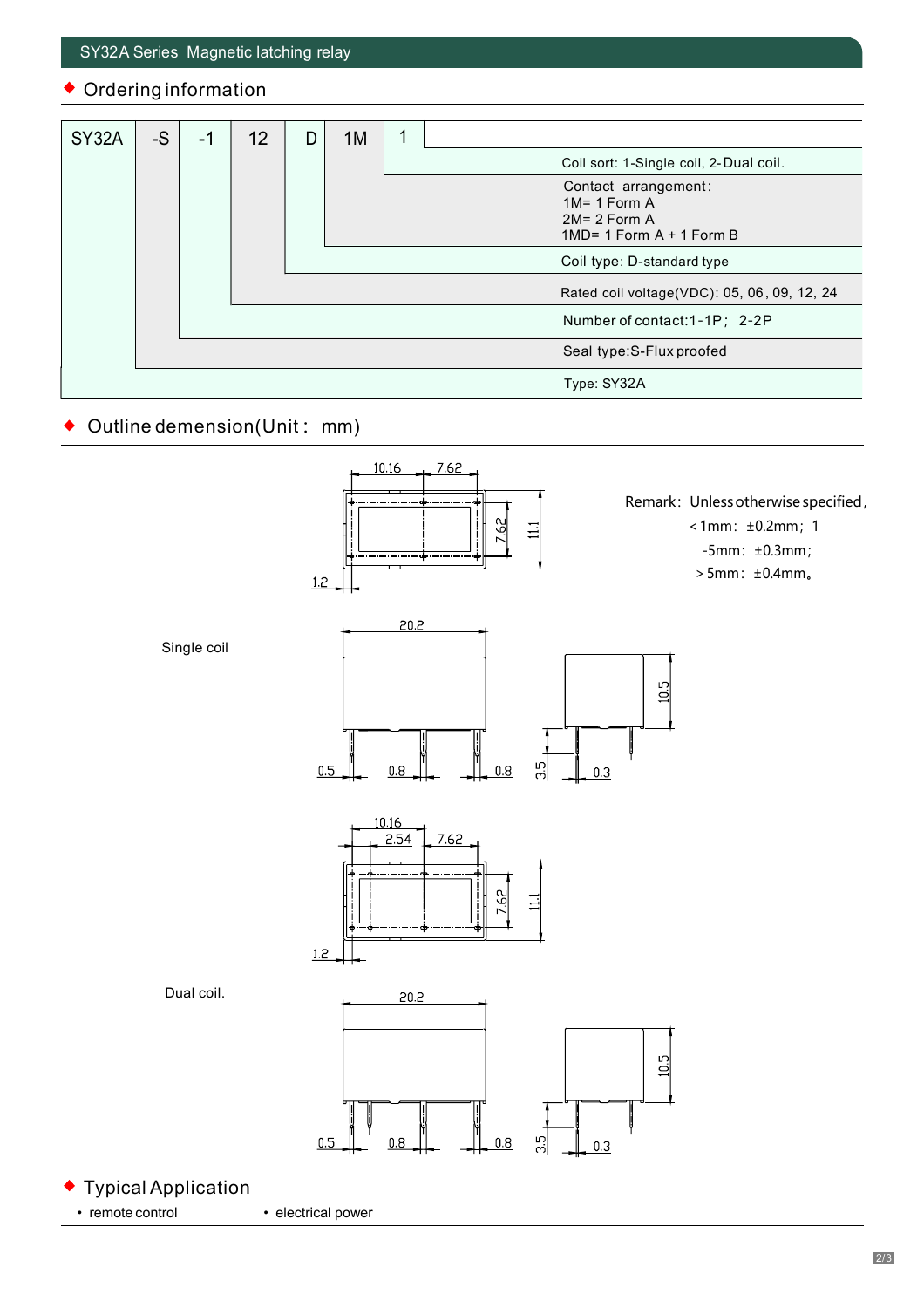#### SY32A Series Magnetic latching relay

Installation diagram(tolerance  $\pm$  0.1mm)





Dual coil.





◆ Wiring Diagram

接线图 (底视图)











Note: The above is the wiring diagram of standard polarity products. The coil polarity of reverse polarity products should be opposite to that of the corresponding standard polarity products.